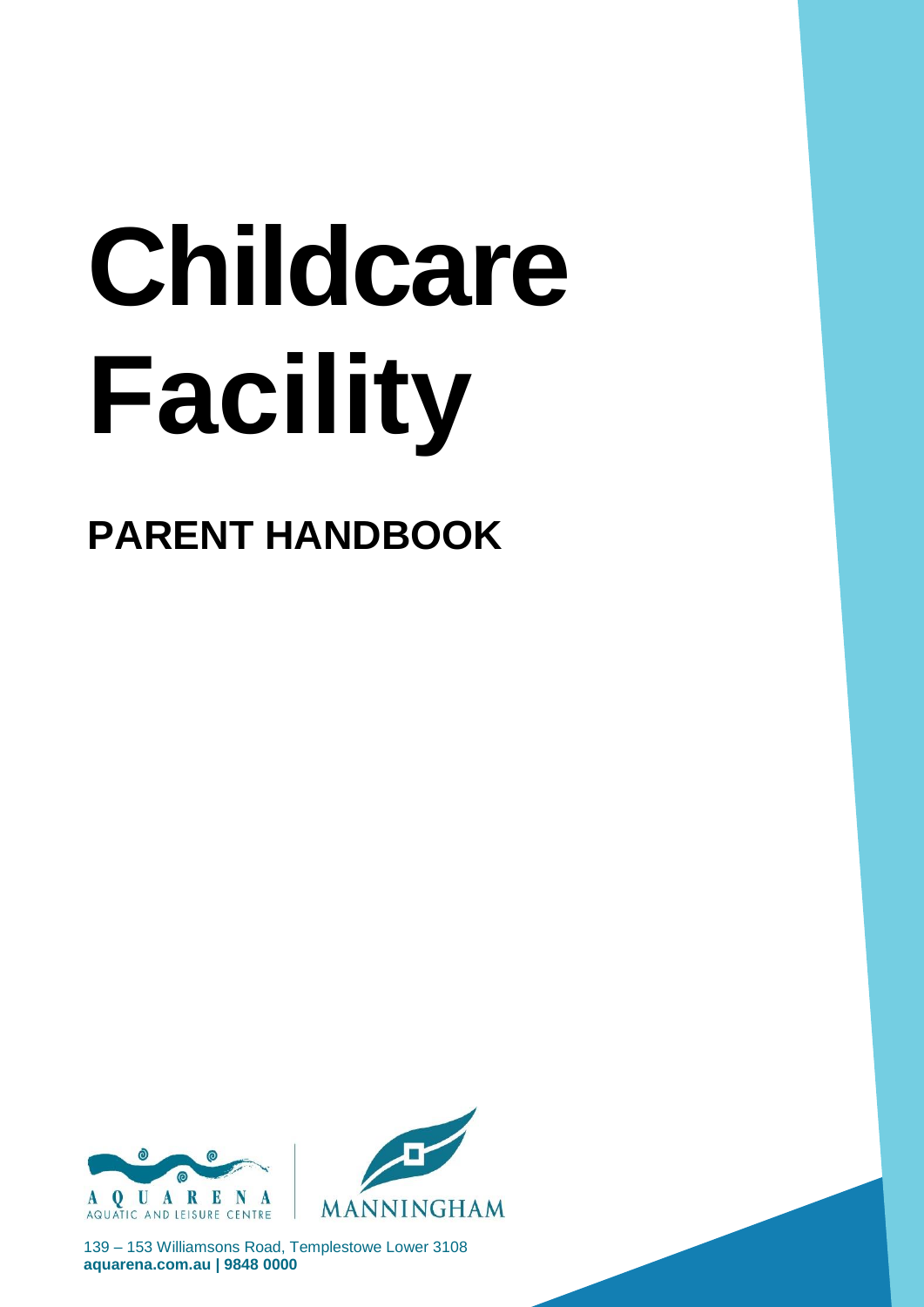### **Contents**

<span id="page-1-0"></span>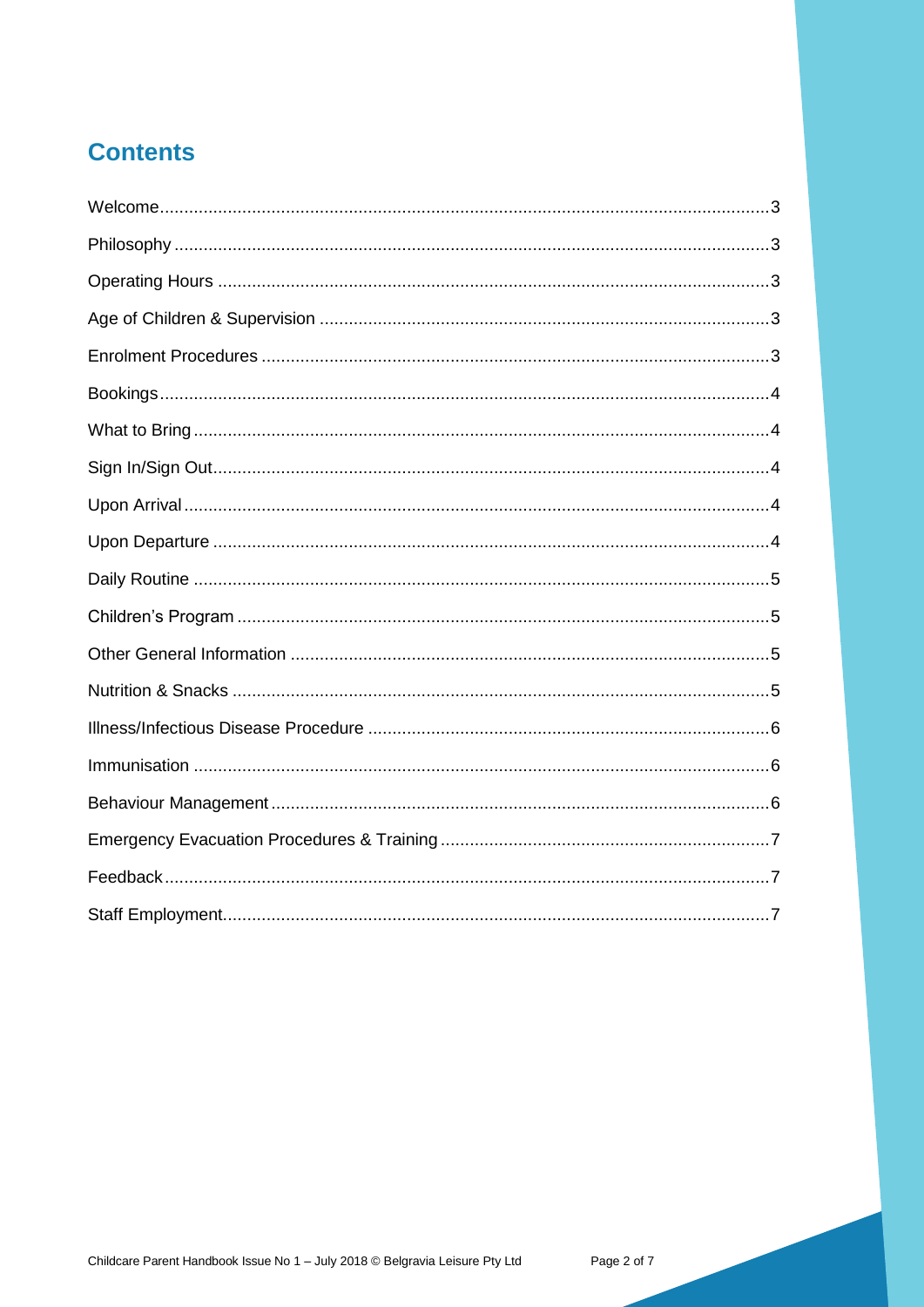#### **Welcome**

Welcome to Aquarena Childcare Facility. Please read this information carefully to assist you in settling your child into the centre and to answer any questions you may have.

#### <span id="page-2-0"></span>**Philosophy**

The Childcare Facility is a child focused place where:

- All children have the right to feel safe and secure in their environment, ensuring this, children will develop a strong self-esteem and confidence, as well as a positive perception of the world around them.
- The value of play is important; children have opportunities for all types of play and physically challenging play.
- All children are treated with respect and individuality in their development domains: social, emotional, physical, cognitive, cultural and ethnic.
- All families are made to feel valued. By role modelling to children that we value and respect our families.
- Our resources and activities are safe and developmentally age appropriate.

#### <span id="page-2-1"></span>**Operating Hours**

#### **Monday to Saturday**

**Session 1** 9:00 am – 10:25 am **Session 2** 10:30am – 11:55 am

<span id="page-2-2"></span>The childcare facility is closed on public holidays and over the Christmas and New Year period.

#### **Age of Children & Supervision**

Our Childcare Facility is licensed for up to 29 children aged 6 weeks to 10 years old.

Though children of primary school age are welcome to attend. Please notify reception staff at the time of booking that your child is of school age, as there is a maximum number of school age children allowed within the childcare facility at any given time.

#### **PLEASE NOTE: based on our licence, no child can be cared for in our childcare for more than 15 hours per week.**

The Centre will maintain high levels of supervision of children at all times. The staff:child ratios for our centre is:

- 1:5 for children under 3
- 1:15 for children 3 and over

#### <span id="page-2-3"></span>**Enrolment Procedures**

#### **CHILDREN WILL NOT BE ACCEPTED INTO CHILDCARE WITHOUT A FULLY COMPLETED ENROLMENT FORM.**

An enrolment form **must** be completed prior to your child/children's first visit to our childcare facility and at the beginning of each year, for that year. The information on this form authorises child care staff to act in the case of an emergency, and gives the centre important information regarding medical issues, allergies or custody details.

- Please ensure the completed enrolment form contains:
- Two emergency contacts not living at your address
- Doctor's name, address and telephone number & Medicare number
- Detailed allergy and medical information, action plans attached if applicable
- Custody issues/arrangements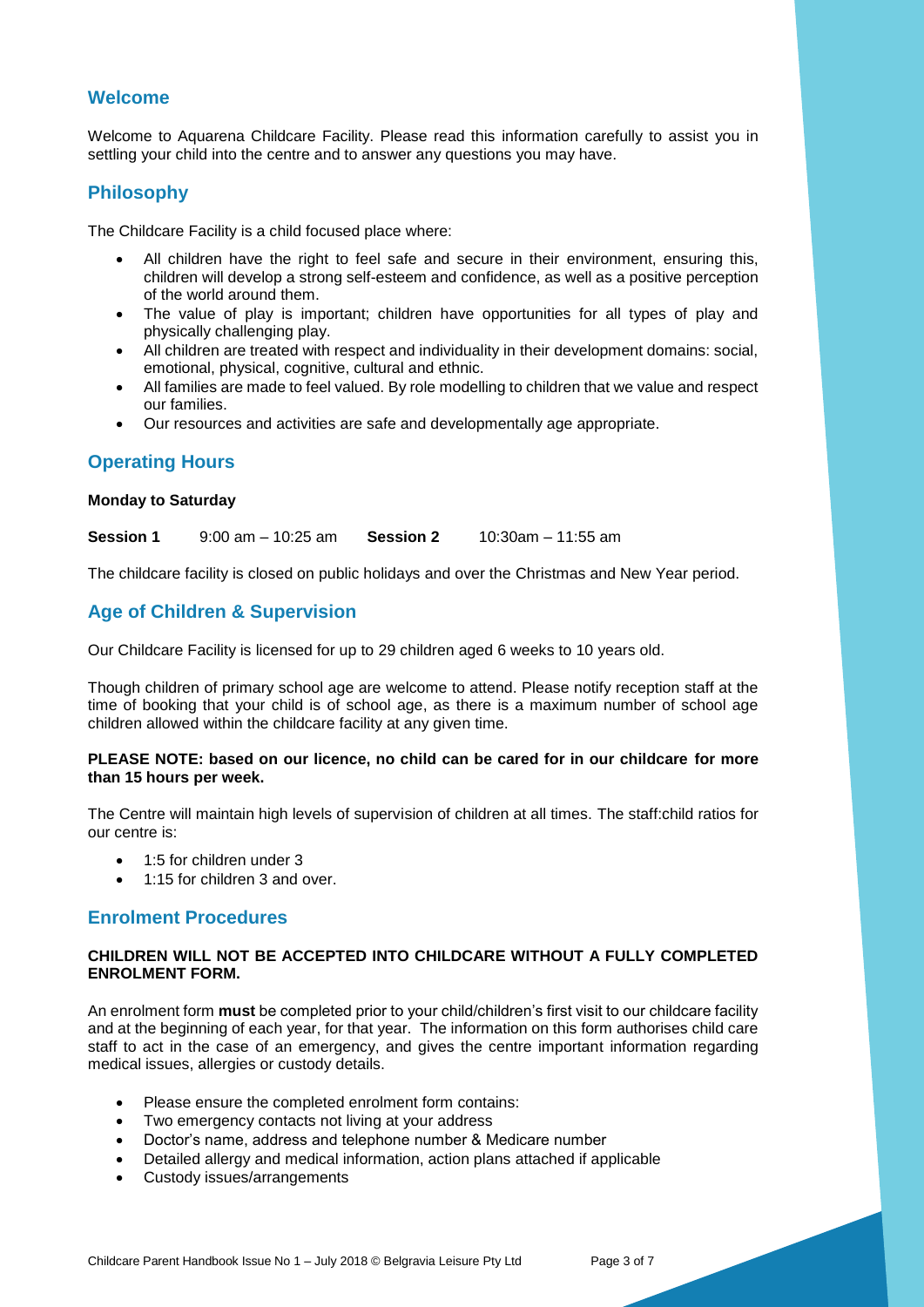Please notify us of any changes to care arrangements, medical details or immunisation status. Your child/children's safety is of our highest concern.

#### <span id="page-3-0"></span>**Bookings**

Bookings are essential and can be made up to 7 days in advance for members and 6 days in advance for non-members. Occasional care 5 days in advance. All bookings and payments are taken at reception.

Regulations limit the number of children we can accommodate at any given time therefore it is essential that you arrive and depart according to the times that you have booked. Should you arrive late you will only be eligible to stay for the time in which you had originally booked, unless otherwise discussed with the childcare staff.

If you have a child in our Aquatic Education program and require childcare for a sibling you are able to book a Term in advance and this is a permanent booking. .

#### <span id="page-3-1"></span>**What to Bring**

- Nutritious snack (clearly labelled)
- Drink (clearly labelled)
- Change of clothes (including socks)
- Pram/stroller for children, where required
- Spare nappies
- Bottles
- Comfort items e.g. dummy etc.

#### <span id="page-3-2"></span>**Sign In/Sign Out**

It is necessary to sign your child/children in and out upon each visit. Children's Services Regulations state that you MUST complete ALL information requested for EACH child attending care for the day.

A person collecting your child other than yourself MUST be registered as an "authorised person" on your enrolment form and when necessary, identification must be provided before your child/children can be collected from the childcare facility by such a person. When the pick-up person is not registered formally in writing by the

child/children's parents or legal guardian, the child/children WILL NOT be released from the centre's care under any circumstances.

#### <span id="page-3-3"></span>**Upon Arrival**

- 1. Sign your child/children in, completing ALL details.
- 2. Place snacks/drinks on the bench or in the refrigerator, making sure items are CLEARLY LABELLED.
- 3. Where required, place CLEARLY LABELLED bags in the space provided.
- 4. Inform staff of ANY specific requirements relating to the care of your child/children for the day. This may include feeding times, toileting needs, enrolment record updates, person's other than yourself collecting youchild/children from care etc.

Please endeavour to adhere to the time of your booking since the number of children in the room at any one time is governed by strict regulations and affects the quality of care staff are able to provide.

#### <span id="page-3-4"></span>**Upon Departure**

- 1. See staff for any relevant information relating to your child/children's care for the day.
- 2. Collect ALL your child/children's belongings.
- 3. Sign your child/children out along with the time of collection.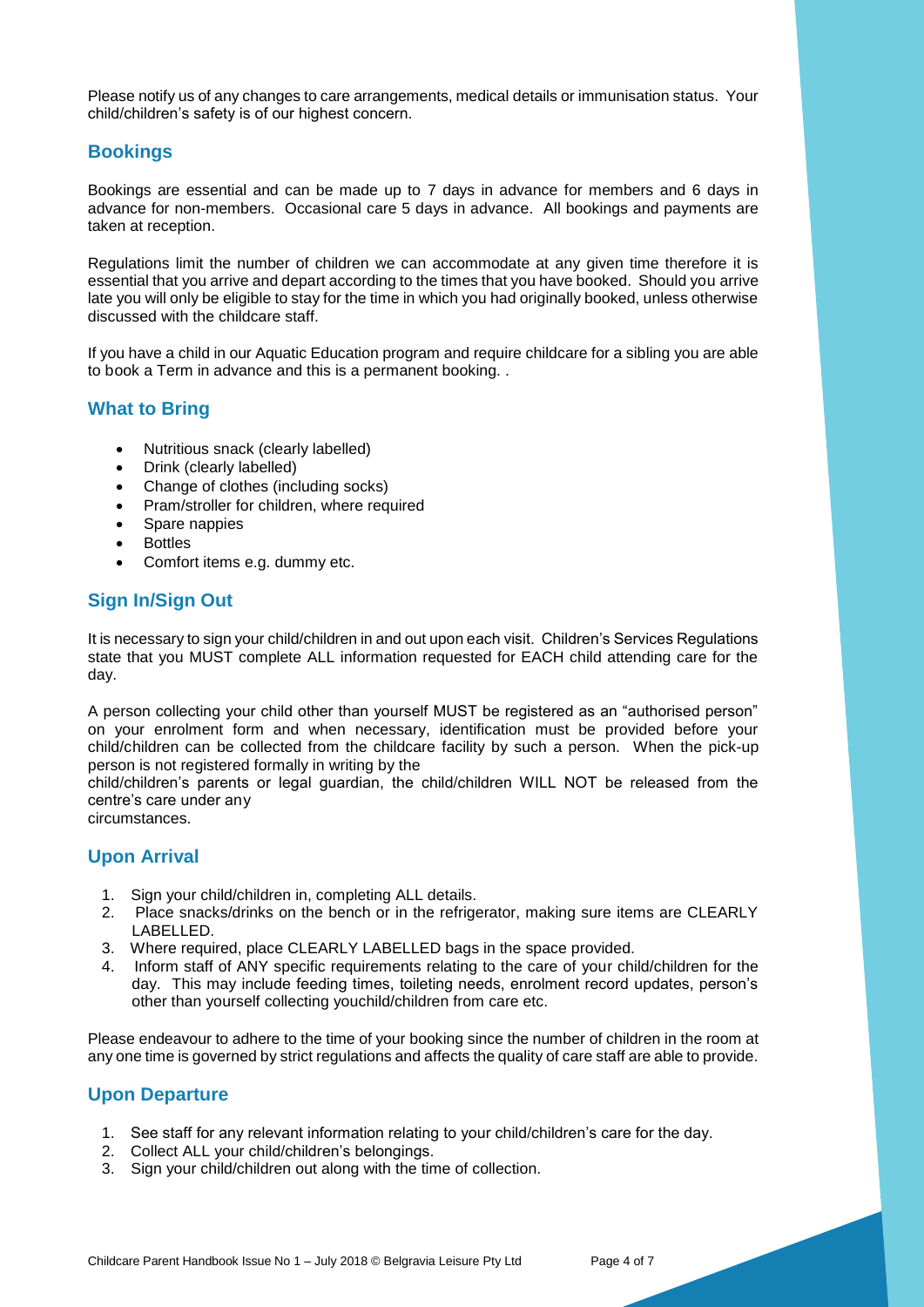#### **PLEASE NOTE**

It is important that you enter and exit the childcare room with a staff member present at the door. You must ring the doorbell to gain access to the childcare facility and wait for a staff member before you exit, as the door is always locked. This to ensure the safety of all children.

#### <span id="page-4-0"></span>**Daily Routine**

A formal routine as seen in a day care facility is not adhered to due to the large number of children arriving and departing from the centre at any one time. In addition to this, a diverse range of children attend the facility, all of varying ages and at different stages of development. In order to best meet the needs of each individual child and their family, a *flexible* routine and approach is adopted. With this approach your child's own routine can be maintained, allowing for continuity within their day. Various aspects of the program shall vary from day to day according to the overall group needs, the constructiveness of play and the educational experiences and activities implemented.

#### <span id="page-4-1"></span>**Children's Program**

Educational programs are provided daily to meet the children's individual and group needs according to their age and stage of development. Programs are planned on a weekly basis by qualified staff, as they interact with the children and observe their interests and needs in each developmental area. This program can be viewed on the display board near the sign in/out area. The educational programs implemented assists in fostering independence, responsibility,

co-operative behaviour, problem solving skills, active play and creativity. A range of activities and experiences are therefore provided each day, within each developmental area, to keep your children content.

The overall aims of the program are for the children to:

- Develop self-confidence and act independently.
- Learn to co-operate and interact positively with others.
- Use appropriate language as a means of communication.
- Use the program as an avenue to further develop their physical, social, emotional, creative and cognitive skills.

#### <span id="page-4-2"></span>**Other General Information**

- Please endeavour to ensure that your child/children arrive with a clean dry nappy.
- Should your child be in the process of toilet training, please inform staff of the toileting procedures you have adopted at home and provide a change of clothing (including socks).
- We advise that children's toys remain at home so as they do not get misplaced or broken.
- You *shall* be contacted if your child is unsettled and distressed and is not able to be comforted. We advise parents not to re-enter the childcare facility after leaving as this can be unsettling for many children. You are free to contact the childcare staff via reception staff or by phone at any time to check on your child's progress.
- Parents/guardians shall always be contacted in the case of an emergency or if the child/children are unwell or injured.
- Please take your time to talk to staff and make yourself aware of all policies and procedures relating to the Childcare Facility.

#### <span id="page-4-3"></span>**Nutrition & Snacks**

Healthy eating habits are recommended. We discourage "junk" foods such as chips and other similar packaged snack foods, lollies, chocolate and soft drinks.

Please be aware that we are a **NUT FREE CENTRE** due to the high number of children attending with allergies. Therefore, we ask that nuts and nut products (including Nutella, Peanut Butter, muesli bars etc.) NOT be brought into our centre.

It would also be appreciated if you can refrain from including egg in their snacks. E.g. boiled eggs, egg sandwiches, frittata etc.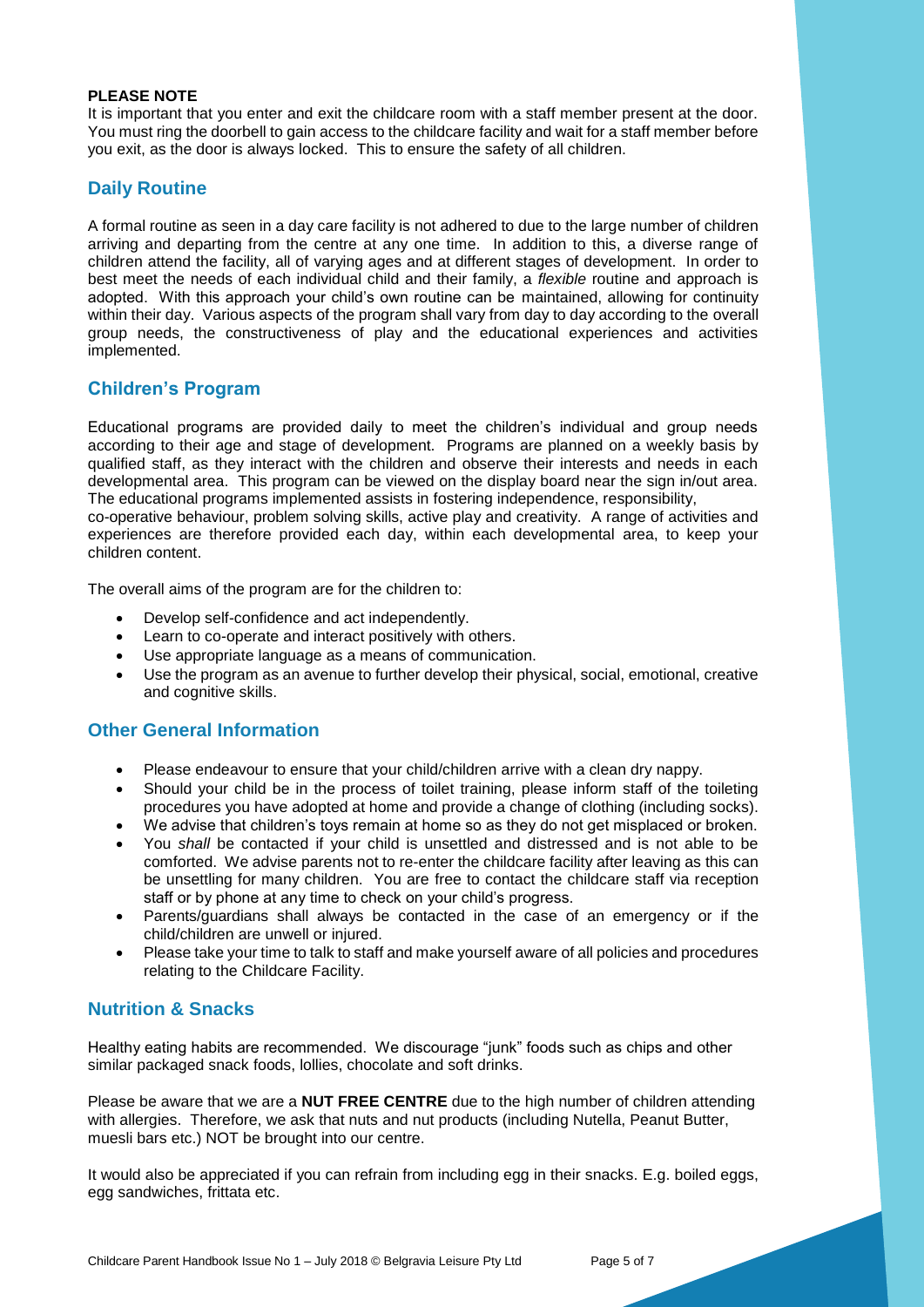As we have a mixed age group in our centre please be considerate (especially of the babies/toddlers) in the type of food you bring in. Popcorn is not recommended.

Children's snacks are to be in a *clearly labelled* container with a lid and be placed on the bench upon arrival, (a refrigerator is available if required) and collected at the end of your child's stay.

<span id="page-5-0"></span>We also have a microwave available to assist in heating milk.

#### **Illness/Infectious Disease Procedure**

To protect your child, other children and staff, please keep your child at home if they display any of the following symptoms:

- High temperature
- Diarrhea or vomiting in the last 24 hours
- Conjunctivitis
- Rashes
- Severe runny nose, cold or flu
- Contagious diseases

Please refer to the complete Exclusion Table displayed in the centre for more information.

Should staff discover your child is unwell during their stay, you or any other nominated emergency contact on the child's enrolment form will be notified immediately of the situation and the child's symptoms. Other attending patrons will also be notified of the illness when required, in order to take the necessary precautions. Confirmation from a doctor will be required upon your child's return to childcare to ensure they have completely recovered from their ailment.

Under legislation, we are required to notify patrons when we have had an outbreak of infectious disease, please pay attention to signage on display on each visit.

#### <span id="page-5-1"></span>**Immunisation**

Under the new 'No Jab, No Play' legislation which is in place from 1 January 2016, before enrolling a child, early childhood services will have to first obtain evidence that the child is:

- fully immunised for their age **OR**
- on a vaccination catch-up program **OR**
- unable to be fully immunised for medical reasons.

'Conscientious objection' is not an exemption under the 'No Jab No Play' legislation.

Children at primary school attending our service are exempt, though we encourage you to have their immunisations up to date, as it helps to limit the spread of infection.

If you do not have a **copy** of your child's Immunisation History Statement, they can be requested at any time by contacting Medicare:

- phone 1800 653 809
- email acir@medicareaustralia.gov.au
- visit the Medicare website
- visit your local Medicare office.

#### <span id="page-5-2"></span>**Behaviour Management**

A diverse range of children attend our facility every day, all of varied ages and at different stages of development. Behaviour is managed in a positive and consistent age appropriate manner, specific to each individual child, by experienced and qualified staff. In this way, children learn as they grow, to behave in a happy positive and appropriate manner when attending a social and group environment.